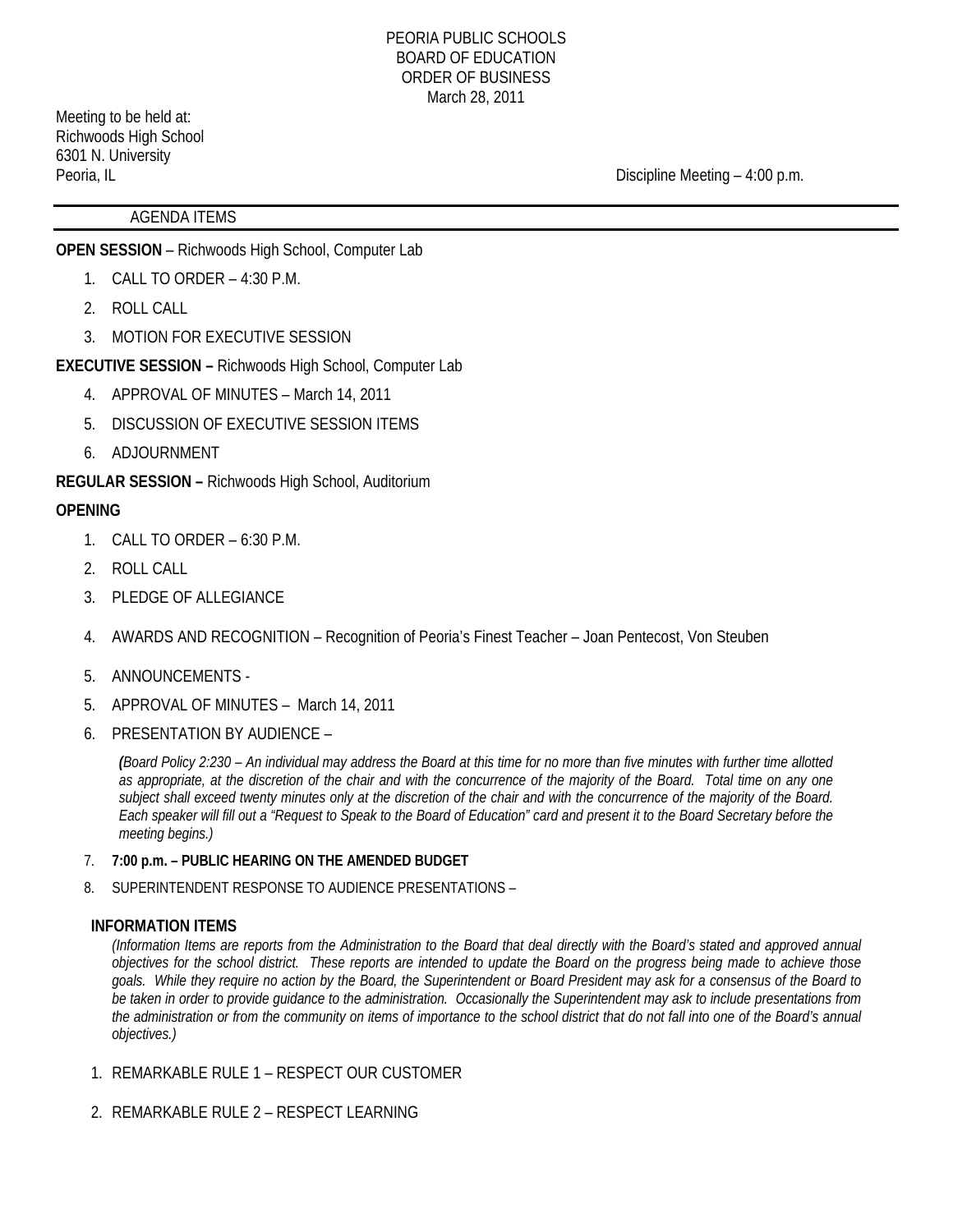#### AGENDA ITEMS

### 3. REMARKABLE RULE 3 – RESPECT OUR FINANCES PO's over \$2,500 – Kinney

4. REMARKABLE RULE 4 – RESPECT INDIVIDUAL DIFFERENCES Report of Requests under the Freedom of Information Act and Status of Such Requests - Lathan

## **ACTION ITEMS –**

# **CONSENT AGENDA**

*(Action by the Board of Education on the Items listed within the Consent Agenda are adopted by a single motion unless a member of the Board or the Superintendent requests that any such item be removed from the consent calendar and voted on separately. Generally, consent agenda items are matters in which the Board and Superintendent agree are routine in nature and should be acted upon in one motion to conserve time and permit focus on other-than-routine items on the agenda)* 

1. GIFTS TO SCHOOL DISTRICT - This meeting - \$7,196.00 Year to date - \$237,675.05

*Proposed Action:* That the following donations be accepted and letters of appreciation sent to the donors: Books, valued at \$500.00, donated by First English Lutheran Church by First English Lutheran Church \$1,500.00 donated by Salem Lutheran Church to Thomas Jefferson School to be used for student needs \$200.00 donated by Farnsworth Group to Glen Oak School \$100.00 donated by Dr. & Mrs. Michael Zagardo to Washington School to support end of year field trips \$2,000.00 donated by the Knights of Columbus, St. Jude Council, to R.A. Jamieson School to be used for student needs \$2,000.00 donated by the Knights of Columbus, St. Jude Council, to the Developmental Center to be used for student needs \$400.00 donated by the Thomas Jefferson PTO to Thomas Jefferson School to be used to pay for the D.J. at the ISAT dance \$50.00 donated by Tsung How Liu and Lin Zhu to Washington School to support end of year field trips \$25.00 donated by Mary Toniny to Washington School to support end of year field trips \$25.00 donated by Mr. & Mrs. Prentiss Carter to Washington School to support end of year fieldtrips \$156.00 donated by Michael Illuzi to Lincoln Middle School to support the general activity fund The following businesses/organizations donated to the Math Counts event held on January 22, 2011: Avanti's Italian Restaurant – five \$5.00 gift certificates Bradley University Math Department – Bradley hat, pens and magnets Buffalo Wild Wings (East Peoria) - \$10.00 and \$15.00 gift certificates Carlos O'Kelly's – two \$10.00 gift certificates CEFCU – 100 black sling bags Chartwells – yogurt and apple juice Clark Management, LLC (McDonald's) – 103 free sandwich cards Family Video – 14 rent 1 get 1 coupons Regional Office of Education - \$50.00 Illinois Central College – 100 pencils and pads of paper Landmark Recreation Center – 16 free bowling passes Manual High School – 2 MHS t-shirts Owens Recreation Center – 4 public skate passes Peoria High School – 2 t-shirts and 5 mouse pads Peoria Riverman Hockey – 4 tickets to any home game Proctor Hospital – 110 hand sanitizers Redbrand Credit Union – 150 pens Richwoods High School – 6 RHS t-shirts RiverPlex – 4 guest passes Roger Burke Jewelers – \$100.00 Smoothie King – 10 gift certificates for free smoothies Starbucks – coffee and hot chocolate Taco Bell – 25 free taco cards Walgreens District Office - \$20.00 gift certificate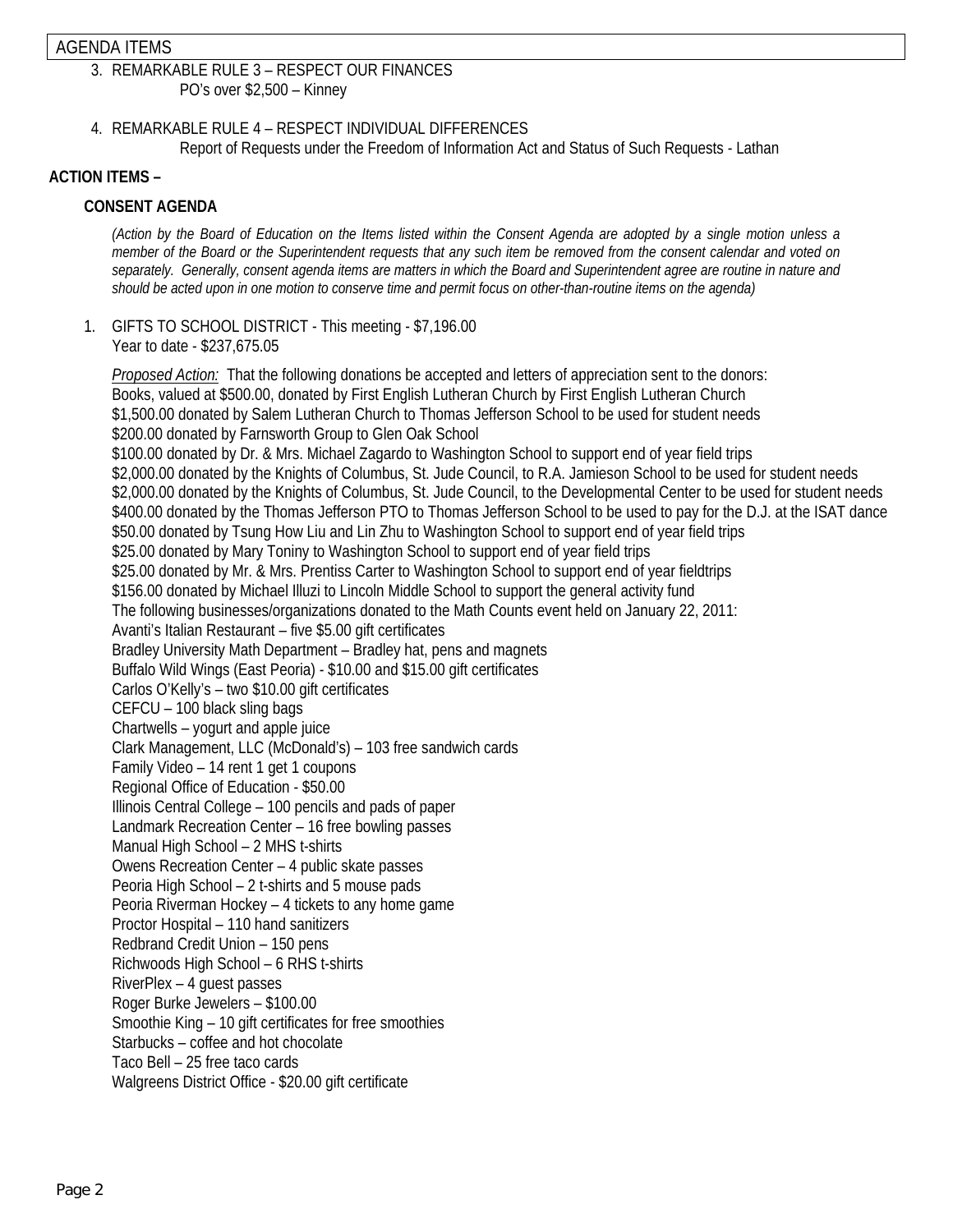#### AGENDA ITEMS

- 2. PAYMENT OF BILLS Kinney
- 3. HUMAN RESOURCES REPORT Dunn *Proposed Action:* Appointment, employment, compensation, performance, resignation, retirement or discharge of an employee.
- 4. TRAVEL REQUESTS Lathan
- 5. ADMINISTRATIVE LEAVE RESOLUTION *Proposed Action:* That the Board of Education place an administrator on paid administrative leave, terminate an administrator's contract, reassign the administrator to a teaching position and non-reemploy the administrator at the end of the school term.
- 6. APPOINTMENT OF HEARING OFFICER FOR STUDENT DISCIPLINARY CASES *Proposed Action:* The Board of Education appoints Christopher McCall as a Hearing Officer for Student Disciplinary Cases.
- 7. MOTION TO APPROVE AMENDED BOARD MEETING MINUTES *Proposed Action:* That the Board of Education move to amend meeting minutes from the Board's regularly scheduled June 29, 2010, meeting by amending the Human Resources report to include the following Addendum to reflect the action taken by the Board of Education at such meeting; a copy of said Addendum shall be appended to the amended minutes.
- 8. APPROVAL OF ILLINOIS STATE UNIVERSITY CONTRACT CREDIT COURSE TEC 489.17 *Proposed Action:* That the Board of Education approves the \$10,055.14 Illinois State University Contract for the STEM Leadership course: TEC 489.17.

#### **DELIBERATION AGENDA**

- 9. REVIEW OF SUSPENSIONS *Proposed Action:* That the Review of Suspensions listed on the report dated March 28, 2011 be approved as presented
- 10. REVOCATION OF BOARD PROBATION *Proposed Action*: That the Revocation of Board Probation listed on the report dated March 28, 2011 be approved as presented.
- 11. EXPULSIONS

*Proposed Action*: That the Expulsions listed on the report dated March 28, 2011 be approved as presented. (*Students expelled by the Board are referred to by number, thereby insuring privacy. Board action concerning the student(s) has been decided in executive session.)* 

- 12. CLOSING OF GARFIELD PRIMARY SCHOOL *Proposed Action:* On the recommendation of the Administration the Board of Education closes Garfield Primary School at the end of the 2010 – 2011 school year and authorizes the Administration to set necessary school boundaries.
- 13. CLOSING OF COLUMBIA MIDDLE SCHOOL *Proposed Action:* On the recommendation of the Administration the Board of Education closes Columbia Middle School at the end of the 2010 – 2011 school year and authorizes the Administration to set necessary school boundaries.
- 14. BOUNDARY CHANGE FOR WHITTIER PRIMARY SCHOOL *Proposed Action:* That the Board of Education authorizes the Superintendent to make the necessary boundary changes to Whittier Primary School that were in force prior to the closing of Tyng Primary School.
- 15. CONFIGURATION FOR GLEN OAK COMMUNITY LEARNING CENTER *Proposed Action:* That the Board of Education authorizes the Superintendent to change the configuration of Glen Oak Community Learning Center from  $K - 8$  to  $K - 6$ .
- 16. CONFIGURATION OF TREWYN MIDDLE SCHOOL *Proposed Action:* That the Board of Education authorizes the Superintendent to change the configuration of Trewyn Middle School to a K-8 school.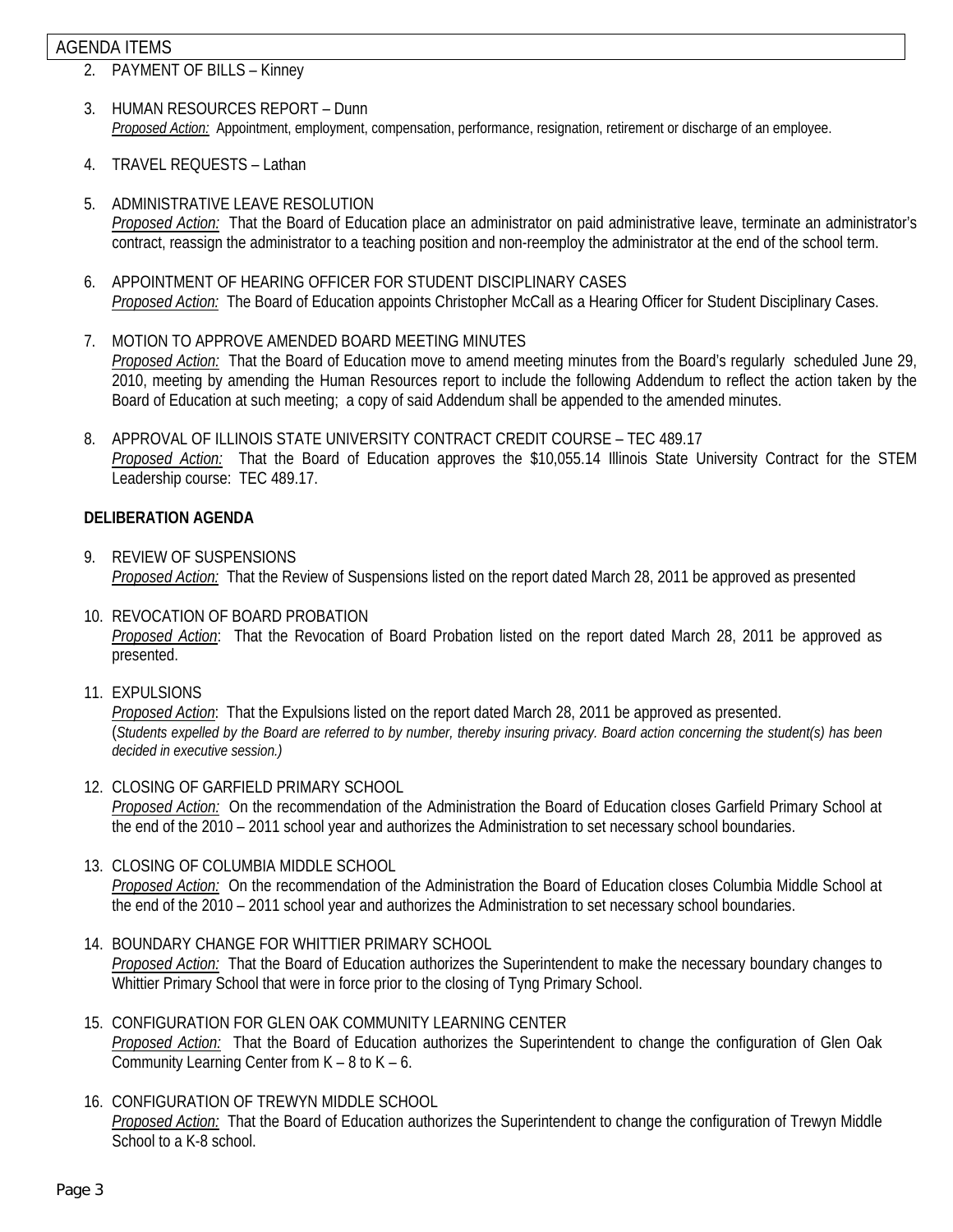# AGENDA ITEMS

- 17. IB PROGRAM *Proposed Action:* That the Board of Education authorize the Administration to implement The International Baccalaureate Program at the following schools: Charter Oak, Mark Bills, Sterling and Trewyn.
- 18. ESTABLISH A CAREER AND TECHNICAL CENTER

*Proposed Action:* That the Board of Education authorizes the Superintendent to establish a Career and Technical Center at the former Woodruff High School. The school will be named the Woodruff Career and Technical Center.

- 19. RESTRUCTURING OF PEORIA ALTERNATIVE HIGH SCHOOL *Proposed Action:* That the Board of Education approves the restructuring of Peoria Alternative High School and relocation of the new program to the Woodruff Career and Technical Center.
- 20. RESTRUCTURING OF GREELEY ALTERNATIVE SCHOOL *Proposed Action:* That the Board of Education approves the restructuring of Greeley Alternative School and relocation of the new program to the Woodruff Career and Technical Center.
- 21. CONTRACT WITH EDISON LEARNING *Proposed Action:* That the Board of Education terminates the contract with Edison Learning.
- 22. GRADUATION REQUIREMENTS

*Proposed Action:* That the Board of Education increases the graduation requirements from 18 credits (16 academic and 2 physical education) to 22 credits for Peoria and Richwoods High School students and 28 for Manual High School students. The new requirements will apply to the 2014 graduating class.

23. HIGH SCHOOL REGISTRATION HANDBOOK

*Proposed Action:* That the Board of Education approves the High School Registration Handbook. The handbook reflects a change in how class rank is calculated, when the valedictorian calculation is completed and changes the PE requirement.

24. PARENT UNIVERSITY

*Proposed Action:* That the Board of Education authorizes the Superintendent to establish a District 150 Parent University.

a. The Parent University would be comprised of three academy sites located in the three high school regions within District 150 boundaries. There would be an academy site located at Glen Oak Primary School, Harrison Primary School and Richwoods High School. The responsibility for the development, implementation and coordination of the Parent University curriculum would be facilitated by the Family Community Coordinator in collaboration with the Title I Department. It is further recommended that the Parent-Teacher Advisory Committee serve in an advisory and advocacy capacity for the Parent University. Its primary role would be to oversee and promote the Parent University's vision.

## 25. NON-REEMPLOYMENT OF PART-TIME TEACHERS

*Proposed Action:* That the Board of Education authorizes the Administration to non-reemploy said teachers employed on a part-time basis during the 2010-2011 school term either having begun their employment from a date on or after November 1, 2010 or having worked part-time for the entire school term and that said teachers shall not be reemployed for the 2011- 2012 school term, pursuant to Section 24-11 of the School Code *(105ILCS 5/24-11).* 

#### 26. NON-REEMPLOYMENT OF FIRST AND SECOND YEAR PROBATIONARY TEACHERS

*Proposed Action:* That the Board of Education authorizes the Administration to non-reemploy said teachers completing their first or second term of probationary teaching service during the 2010-2011 school term, having begun their full-time employment from a date prior to November 1, 2010, for first-year or November 1, 2009, for second-year, respectively and that said teachers shall not be reemployed for the 2011-2012 school term, pursuant to Section 24-11 of the School Code (105 ILCS 5/24-11).

## 27. NON-REEMPLOYMENT OF THIRD YEAR PROBATIONARY TEACHERS

*Proposed Action:* That the Board of Education authorizes the Administration to non-reemploy said teachers completing their third term of probationary teaching service during the 2010-2011 school term, having begun their full-time employment from a date prior to November 1, 2008 and that said teachers shall not be reemployed for the 2011-2012 school term, pursuant to Section 24-11 school term, pursuant to Section 24-11 of the School Code (105 ILCS 5/24-11).